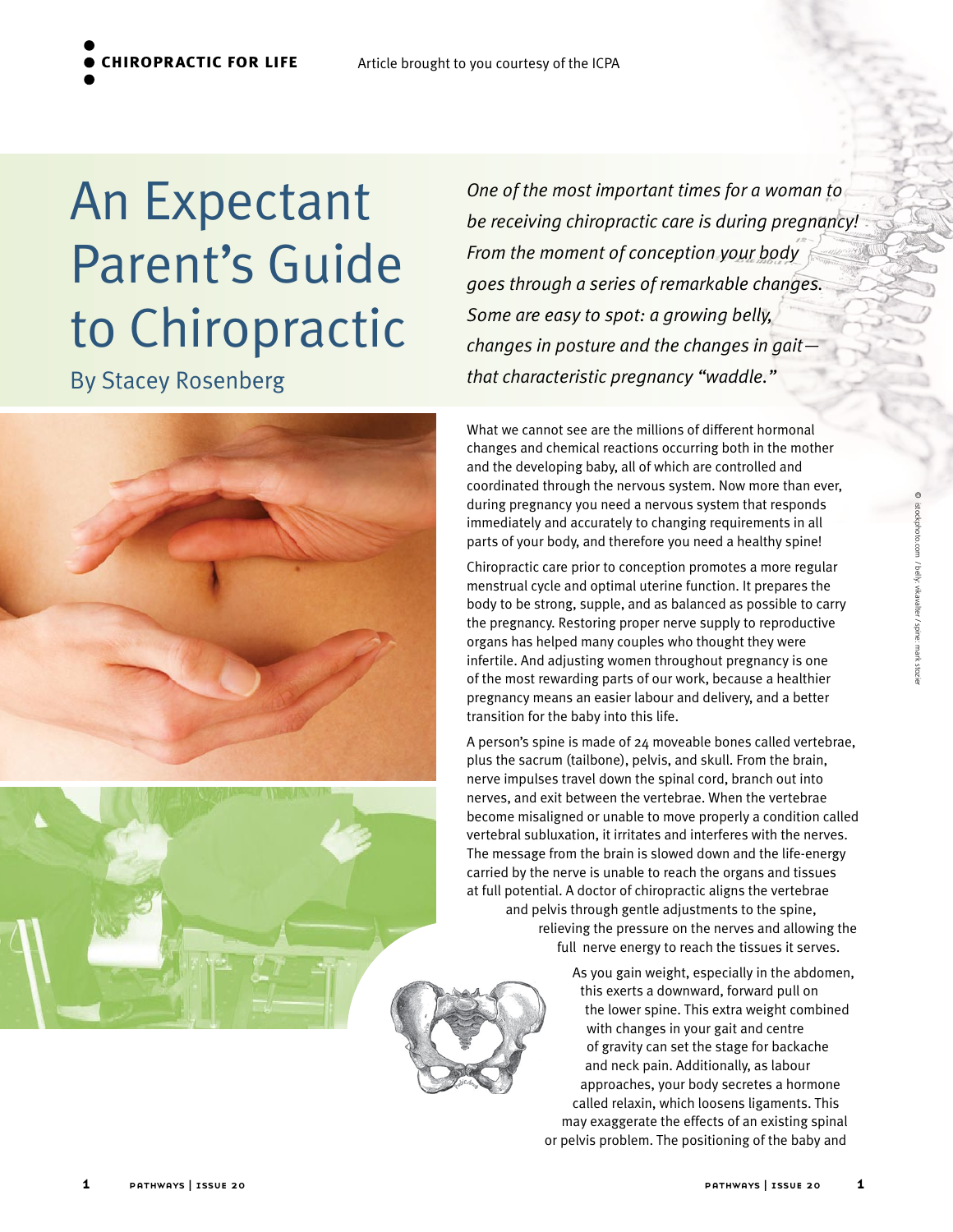its movement as well as expansion of the lower part of the ribcage to accommodate your growing baby can also cause discomfort in the ribs and upper portion of the lower back. Additionally, your increasing breast size in preparation for lactation can create upper back subluxations.

According to recent studies, chiropractic care may result in easier pregnancy including increased comfort during the third trimester and delivery and reduced need for analgesics (pain medication). In one study, women receiving chiropractic care through their first pregnancy had 24% reduction in labour times and subjects giving birth for the second or third time reported 39% reduction in shorter labour times. In another study, the need for analgesics was reduced by 50% in the patients who received adjustments. In addition, 84% of women report relief of back pain during pregnancy with chiropractic care. When women receive chiropractic care throughout pregnancy, the sacroiliac joints of the pelvis function better. As a result, there is significantly less likelihood of back labour (contractions and sharp pain felt in the lower back during labour). Chiropractic care has helped new mothers become more comfortable breastfeeding (posture-wise) as well as to produce more milk. Chiropractic care has also been shown to reduce the likelihood of postpartum depression.

As your pregnancy advances, some chiropractic techniques will need to be modified for your comfort. Your chiropractor is aware of this and will make the necessary changes. In particular, special pregnancy pillows and tables with drop-away pelvic pieces are used to accommodate your growing belly. A chiropractor trained in the techniques that address uterine constraint or mal-presentations will check for misalignment of the pelvic bones, misalignment of the sacrum and vertebrae, and spasm of the ligaments that support the uterus and help hold the pelvis together.

Body position during delivery is also critical. Any late second stage labour position that denies postural sacral rotation denies the mother and the baby critical pelvic outlet diameter and moves the tip of the sacrum up to four centimetres into the pelvic outlet. In other words, the popular semi-recumbent position that places the labouring woman on her back onto the apex of the sacrum closes off the vital space needed for the baby to get through the pelvic outlet. This delivery position is the main reason why so many births are traumatic, labour is stalled, the mom becomes fatigued and overwhelmed by pain, so the utilization of epidurals, forceps, episiotomies, vacuum extraction, and caesarean increases. This is why squatting is the preferred position—gravity works to help and the pelvic outlet can open to a greater degree. Squatting during delivery results in decreased use of forceps and a shorter second stage of labour than the semi-recumbent position! Moreover, research has shown that coached pushing in the second stage of labour does not improve the short-term outcome for mothers or babies, except when the baby needs to be born as quickly as

possible. Coaching pushing has also been found to potentially increase the amount of pressure on the pelvic floor with subsequent negative consequences such as decreased bladder capacity, less urge to empty the bladder, an overactive bladder muscle, and stress incontinence (leakage of urine). Coaching pushing also involves "breath-holding" (so-called "purple pushing") which can be very tiring, reduces oxygen levels in the mother and baby and increases the risk of tearing. An uncoached or a spontaneous second stage of labour allows you to work with the uterine contractions and the foetal expulsion reflex and allows the baby to descend without damage as you gently push/breath the baby out.

We now know that ongoing, moderate, low-impact weightbearing exercise during pregnancy can contribute to normal, on-time delivery and improve the likelihood of giving birth to a healthy, heavier baby. Unless there are medical reasons to avoid it, pregnant women can and should exercise moderately for at least 30 minutes on most, if not all, days. Exercise helps you feel better. The calories burned help prevent too much weight gain. Exercise can help pregnant women avoid gestational diabetes, a form of diabetes that sometimes develops during pregnancy. It can help build the stamina needed for labour and delivery. Exercise enhances well-being and promotes early recovery after labour and delivery. It's also worth mentioning that exercise can be very helpful in coping with the postpartum period: exercise can help new mothers keep "baby blues" at bay, regain their energy and lose the weight they gained during pregnancy.

## **Pregnancy Exercise Tips**

Don't exercise for longer than 30 minutes at a time.

Always include a 10-minute warm-up and a 10-minute cool-down period (in addition to the 30 minutes of exercise).

Pregnant women should not exercise to exhaustion—but being fatigued is okay.

Avoid forced, passive stretches, such as reaching for your toes. Pregnancy hormones make your joints looser, so overstretching—which can cause a muscle injury—is a greater risk during pregnancy. Also, avoid sudden jerking or bouncing movements or quick changes in position.

Limit aerobic activity to the low-impact variety, especially if you weren't exercising regularly before getting pregnant. Brisk walking, swimming, and riding a stationary bicycle are good choices. Keep it moderate (30 minutes per day), particularly if you weren't exercising before pregnancy. Ensure weight training is done under proper guidance.

Measure your heart rate at peak activity to be sure you are not exceeding 140 beats per minute.

Avoid overheating: drink plenty of water, and don't exercise in hot, humid conditions.